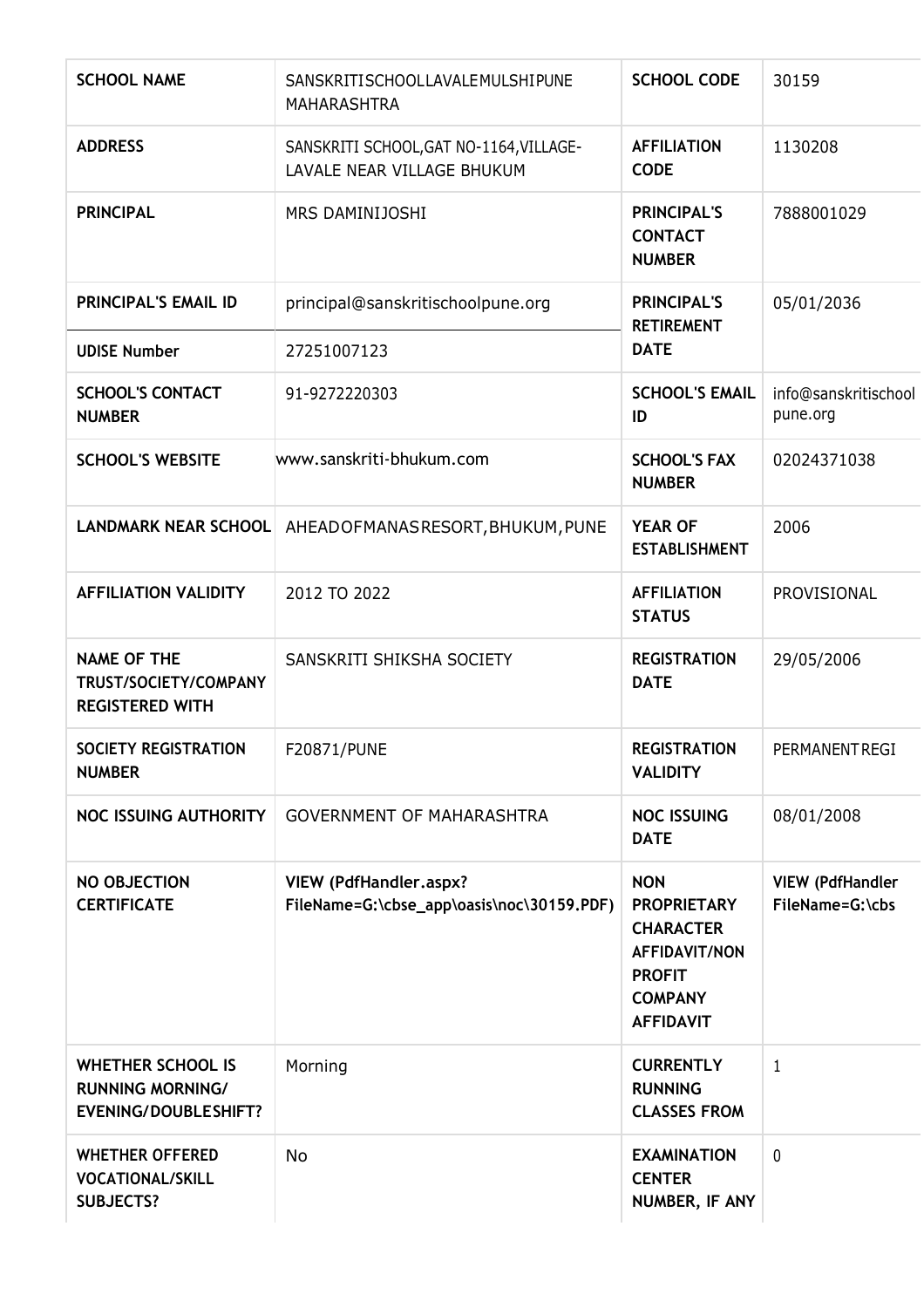| <b>TOTAL NUMBER</b><br>OF SITES OF<br><b>SCHOOL</b>                       | $\mathbf{1}$ | <b>TOTAL NUMBER</b><br>OF BUILDING<br><b>BLOCKS</b>                                  | 02             |
|---------------------------------------------------------------------------|--------------|--------------------------------------------------------------------------------------|----------------|
| <b>TOTAL AREA OF</b><br><b>SCHOOL IN</b><br><b>SQUARE METRES</b>          | 27200        | <b>TOTAL NUMBER</b><br><b>OF</b><br><b>PLAYGROUNDS</b>                               | 03             |
| <b>TOTAL AREA OF</b><br><b>PLAYGROUND IN</b><br><b>SQUARE METRES</b>      | 9520         | <b>TOTAL NUMBER</b><br>OF ROOMS                                                      | 120            |
| <b>TOTAL NUMBER</b><br>OF SMALL-SIZED<br><b>ROOMS</b>                     | 18           | <b>TOTAL NUMBER</b><br>OF MEDIUM-SIZED<br><b>ROOMS</b>                               | $\overline{7}$ |
| <b>TOTAL NUMBER</b><br>OF LARGE-SIZED<br><b>ROOMS</b>                     | 95           | <b>TOTAL NUMBER</b><br>OF MALE REST<br><b>ROOM</b>                                   | 00             |
| <b>TOTAL NUMBER</b><br><b>OF FEMALE REST</b><br><b>ROOM</b>               | 00           | <b>NUMBER OF</b><br><b>GIRLS TOILET</b>                                              | 39             |
| NUMBER OF BOYS 35<br><b>TOILET</b>                                        |              | <b>NUMBER OF</b><br><b>TOILETS FOR</b><br><b>DIFFERENTLY</b><br><b>ABLED PERSONS</b> | 00             |
| <b>NUMBER OF</b><br><b>WASHROOMS</b><br><b>FOR FEMALE</b><br><b>STAFF</b> | 02           | <b>NUMBER OF</b><br><b>WASHROOMS FOR</b><br><b>MALE STAFF</b>                        | 03             |
| <b>TOTAL NUMBER</b><br><b>OF LIBRARIES</b>                                | 02           | <b>NUMBER OF</b><br><b>LABORATORIES</b>                                              | 03             |
| <b>TOTAL NUMBER</b><br>OF STUDENT<br><b>CANTEENS</b>                      | 00           | <b>TOTAL NUMBER</b><br>OF STAFF<br><b>CANTEENS</b>                                   | $00\,$         |
| <b>NUMBER OF</b><br><b>WATER</b><br><b>PURIFIERS/ROS</b>                  | $\mathbf{1}$ | <b>NUMBER OF</b><br><b>AUDITORIUMS</b>                                               | 01             |
| <b>NUMBER OF</b><br>LIFTS/ELEVATORS                                       | 00           | <b>NUMBER OF</b><br><b>DIGITAL</b><br><b>CLASSROOMS</b>                              | 6              |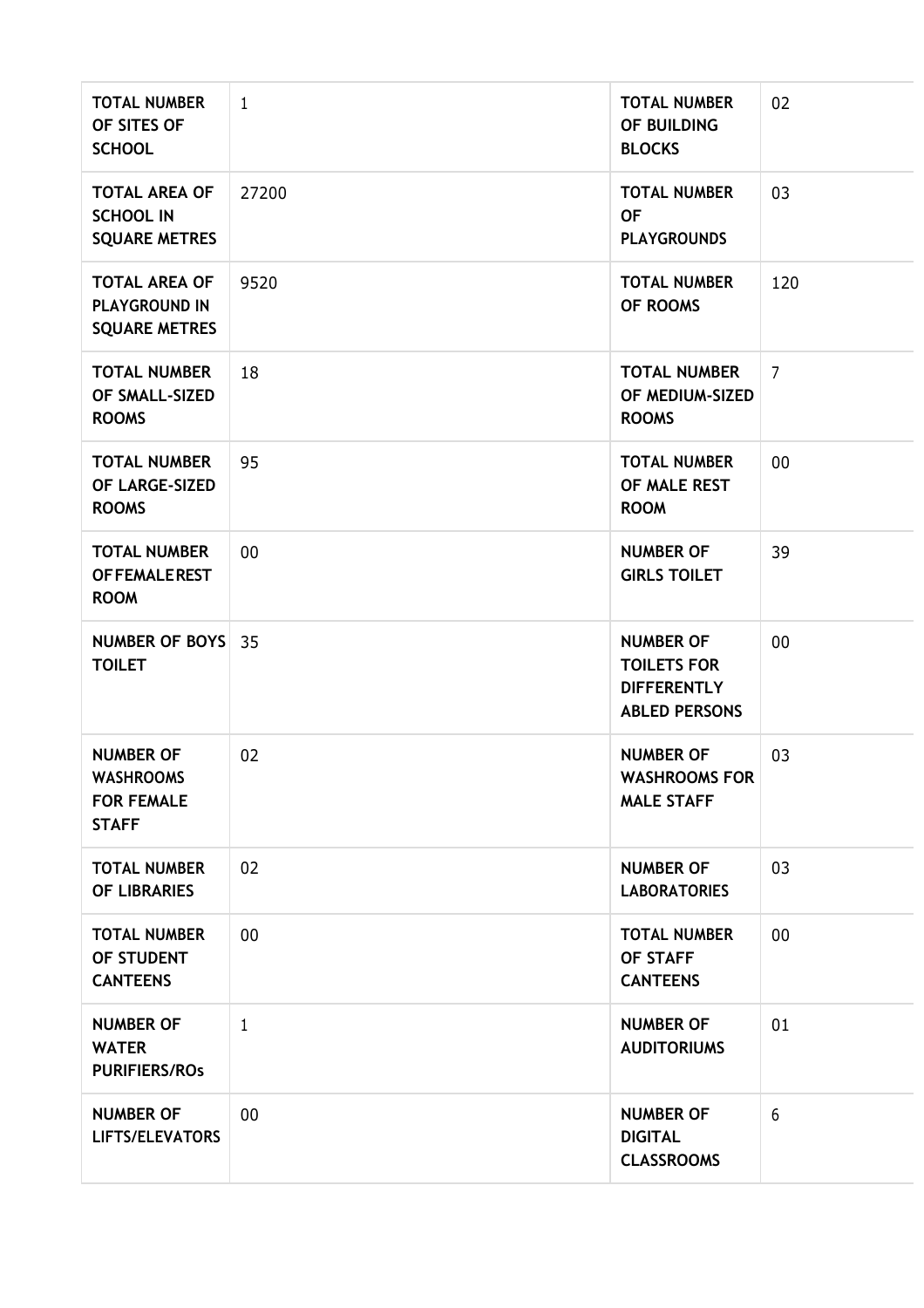| <b>DOES THE</b><br><b>SCHOOL HAVE</b><br><b>HOSTEL FACILITY</b>                   | <b>NO</b>  | <b>DOES THE</b><br><b>SCHOOL HAVE</b><br><b>GUARDS</b><br><b>EMPLOYED FOR</b><br><b>SAFETY</b> | <b>YES</b> |
|-----------------------------------------------------------------------------------|------------|------------------------------------------------------------------------------------------------|------------|
| <b>DOES THE</b><br><b>SCHOOL HAVE</b><br><b>FIRE</b><br><b>EXTINGUISHERS</b>      | <b>YES</b> | <b>DOES THE</b><br><b>SCHOOL HAVE</b><br><b>SPRINKLERS</b>                                     | <b>NO</b>  |
| <b>DOES THE</b><br><b>SCHOOL HAVE</b><br><b>CCTV CAMERAS</b><br><b>INSTALLED?</b> | <b>YES</b> | IS THE SCHOOL<br><b>EXAMINATION</b><br><b>CENTER OF CBSE?</b>                                  | <b>NO</b>  |
| <b>TOTAL NUMBER</b><br>OF COMPUTERS<br><b>IN ALL</b><br><b>COMPUTER LAB</b>       | 60         | <b>DOES THE</b><br><b>SCHOOL HAVE</b><br><b>WEB SERVERS</b>                                    | <b>YES</b> |
| <b>DOES THE</b><br><b>SCHOOLHAVEA</b><br><b>BOUNDARY</b><br><b>WALL?</b>          | <b>YES</b> | <b>IS YOUR SCHOOL</b><br><b>BARRIER FREE/</b><br><b>HAS RAMPS?</b>                             | <b>YES</b> |
| <b>DOES THE</b><br><b>SCHOOL HAVE</b><br><b>CLINIC FACILITY?</b>                  | <b>YES</b> | <b>DOES THE</b><br><b>SCHOOLHAVEA</b><br><b>STRONG ROOM?</b>                                   | <b>YES</b> |
| <b>DOES THE</b><br><b>SCHOOLHAVEA</b><br><b>GYMNASIUM?</b>                        | <b>NO</b>  | <b>IS YOUR SCHOOL</b><br><b>WI-FI ENABLED?</b>                                                 | <b>YES</b> |
| <b>PROVISION OF</b><br><b>WEB BASED</b><br><b>LEARNING</b><br><b>PROGRAMS?</b>    | <b>YES</b> | <b>DOES THE</b><br><b>SCHOOL HAVE</b><br><b>FIRE ALARMS?</b>                                   | <b>YES</b> |
| <b>DOES THE</b><br><b>SCHOOL HAVE</b><br><b>SPORTS</b><br><b>FACILITY?</b>        | <b>YES</b> | <b>DOES THE</b><br><b>SCHOOL HAVE</b><br><b>INDOOR GAMES</b><br><b>FACILITY?</b>               | <b>YES</b> |
| <b>DOES THE</b><br><b>SCHOOLHAVEA</b><br><b>SWIMMING</b><br>POOL?                 | <b>NO</b>  | <b>DOES THE</b><br><b>SCHOOL HAVE</b><br><b>DANCE/MUSIC</b><br><b>FACILITY?</b>                | <b>YES</b> |
| <b>TOTAL NUMBER</b><br>OF BUSES<br><b>OWNED</b>                                   | 45         | <b>TOTAL NUMBER</b><br>OF BUSESHIRED                                                           | 13         |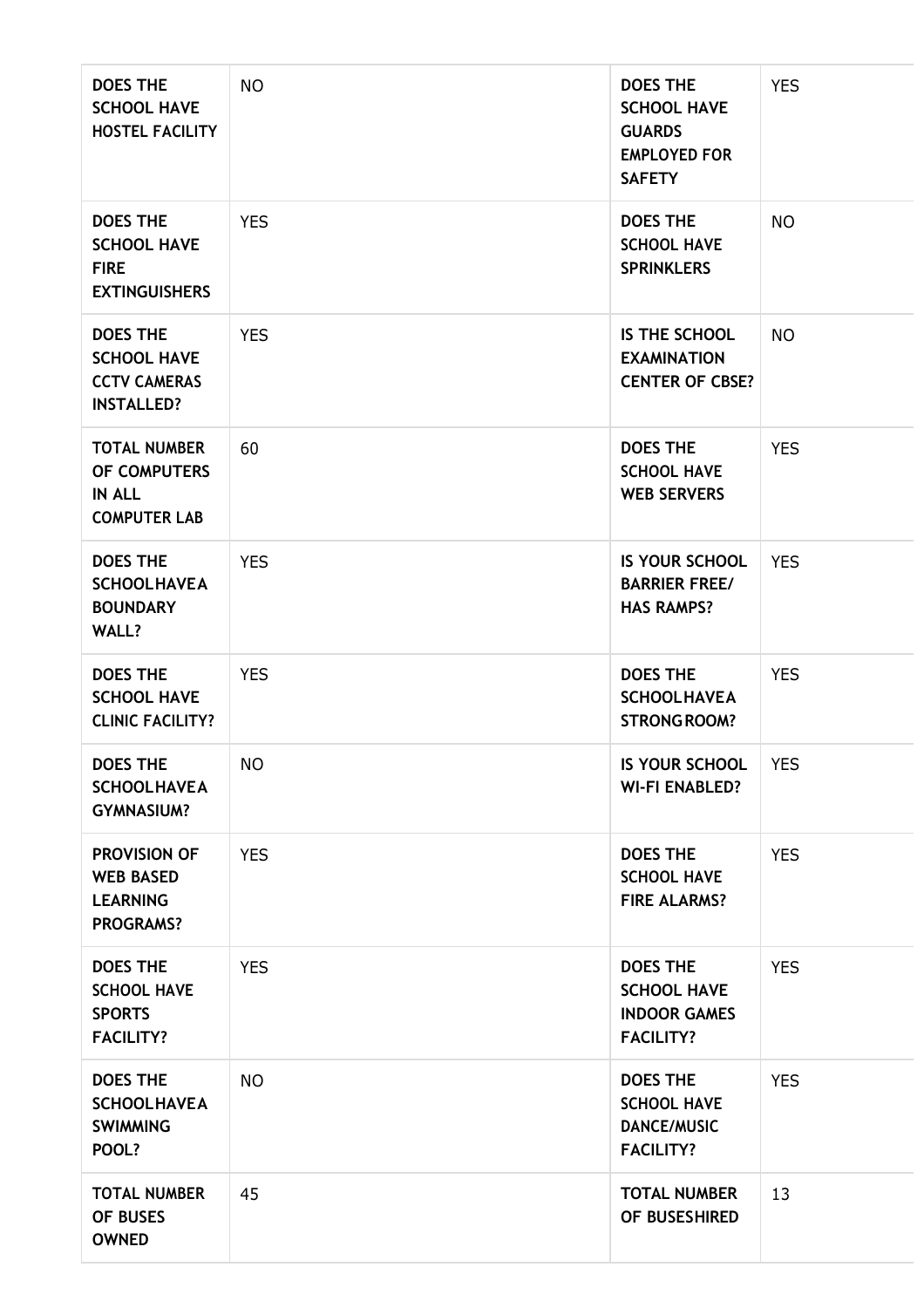| <b>TOTAL NUMBER</b><br><b>OF</b><br><b>VANS/MATADORS</b>                                                                                                                                                | 03                                                                       | <b>TOTAL NUMBER</b><br>OF DRIVERS                                                                            | 48                                     |
|---------------------------------------------------------------------------------------------------------------------------------------------------------------------------------------------------------|--------------------------------------------------------------------------|--------------------------------------------------------------------------------------------------------------|----------------------------------------|
| <b>NUMBER OF</b><br><b>FEMALE</b><br><b>ATTENDANTS FOR</b><br><b>BUS DUTY</b>                                                                                                                           | 48                                                                       | <b>NUMBER OF</b><br><b>ACTIVITY ROOMS</b>                                                                    | 03                                     |
| <b>NAME OF</b><br><b>TRANSPORT</b><br><b>COORDINATOR</b>                                                                                                                                                | Arun Kalbhor                                                             | <b>TRANSPORT</b><br><b>COORDINATOR</b><br><b>CONTACT</b>                                                     | 7410045200                             |
| <b>BUILDING SAFETY</b><br><b>CERTIFICATE</b>                                                                                                                                                            | VIEW (PdfHandler.aspx?<br>FileName=G:\cbse_app\oasis\building\30159.PDF) | <b>TRANSPORT</b><br><b>SAFETY</b><br><b>CERTIFICATE</b>                                                      | VIEW (PdfHandler.a<br>FileName=G:\cbse |
| <b>ARETHEHEALTH</b><br>AND HYGIENE,<br><b>TOILETS ON ALL</b><br>FLOORS,<br><b>SEPARATE</b><br><b>TOILETS FOR</b><br>STAFF, RAMPS,<br>SIGNBOARDS,<br>ETC. BEING<br><b>MAINTAINED</b><br><b>PROPERLY?</b> | <b>YES</b>                                                               | IS THE SCHOOL<br><b>INFRASTRUCTURE</b><br><b>BEING USED FOR</b><br><b>ANY COMMERCIAL</b><br><b>ACTIVITY?</b> | <b>NO</b>                              |

## OTHER DETAILS

| <b>TOTAL BOOKS</b><br><b>AVAILABLE IN</b><br>THE SCHOOL<br><b>LIBRARY</b> | 17000 | <b>PERIODICALS IN</b><br>THE SCHOOL<br><b>LIBRARY</b>            | 15        |
|---------------------------------------------------------------------------|-------|------------------------------------------------------------------|-----------|
| <b>DAILIES IN THE</b><br><b>SCHOOL LIBRARY</b>                            | 6     | <b>REFERENCE</b><br><b>BOOKS IN THE</b><br><b>SCHOOL LIBRARY</b> | 5000      |
| <b>LIBRARY</b><br><b>RESOURCES</b>                                        | 1     | <b>DOES IT HAVE</b><br><b>LIBRARY</b><br><b>SOFTWARE</b>         | <b>No</b> |
| <b>LIBRARY SIZE (IN</b><br>SQ. METERS)                                    | 108   | <b>COMPUTER LAB</b><br>SIZE (IN SQ.<br><b>METERS)</b>            | 48        |
| <b>COMPOSITE</b><br><b>SCIENCE LAB SIZE</b><br>(IN SQ. METERS)            | 0     | <b>CHEMISTRY LAB</b><br>SIZE (IN SQ.<br><b>METERS)</b>           | 54        |